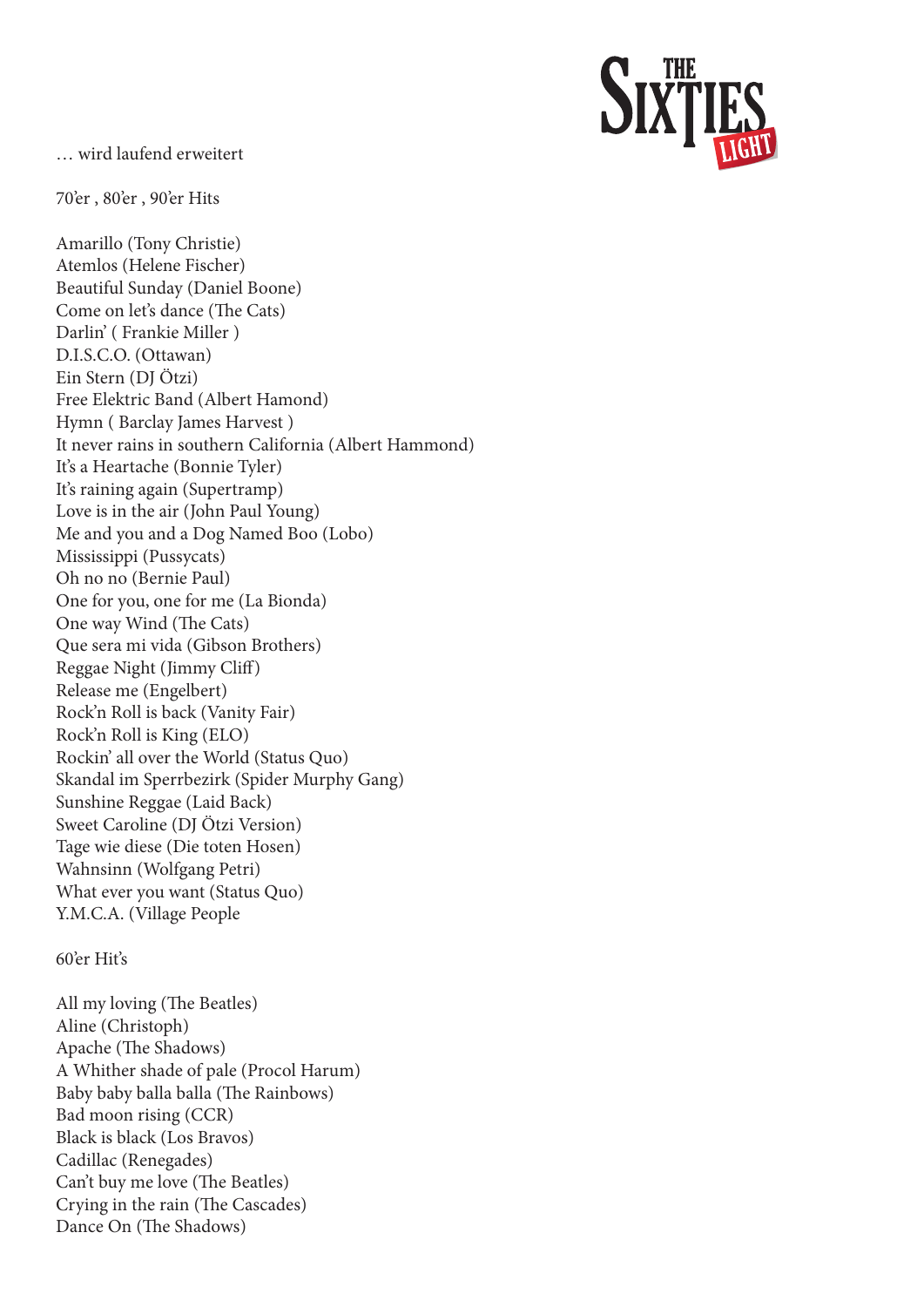Daydream Believer (The Monkees) Down on the Corner (CCR) Do wah diddy diddy (Manfred Man) Eight days a week (The Beatles) F.B.I (The Shadows) From me to you (The Beatles) Gimme gimme good lovin (Crazy Elephant) Gimme some lovin (Spencer Davis Group) Green green Grass of Home (Tom Jones) Hang on sloppy (The Mc Coys) Hanky Panky (Tommy James & the Shondells) Have You Ever Seen The Rain (CCR) Here comes my baby (The Tremeloes) Hey Jude (The Beatles) Hey Tonight (CCR) Hippy hippy shake (Swinging Blue Jeans) I'm a believer (The Monkees) It's all over now (Rolling Stones) I.O.I.O. (Bee Gees) I've gotta get a Message to you (Bee Gees) Judy in Disguise (John Fred & his Playboy Band) Keep on running (Spencer Davis Group) Kontiki (The Shadows) La Poupee qui fait no (Michel Polnareff) Lady Madonna (The Beatles) Living Doll (Cliff Richard) Long as I can see the Light (CCR) Love me do (The Beatles) Massachusetts ( Bee Gees) Mendocino (Sir Douglas Quintet) Mighty Quinn (Manfred Mann) Mrs. Applebee (David Garrick) My little lady (The Tremeloes) Nights in white satin (The Moody Blues) No milk today (Herman's Hermits) Obladi oblada (The Beatles) Pretty woman (Roy Orbison) Proud Mary (CCR ) Poor Boy ( The Lords ) San Francisco (Scott McKenzie) Satisfaction (Rolling Stones) Schindig (The Shadows) Shadoggie (The Shadows) Simon Says (1910 Fruitgum Co.) Sloop John B (Beach Boys) Somebody help me (Spencer Davis Group) Something is happening (Herman's Hermits) Surf in USA ( Beach Boys) Sugar Sugar (The Archies) The last Walz (Engelbert) The Letter (The Box Tops) The Rhythem of the falling rain ( Cascades )